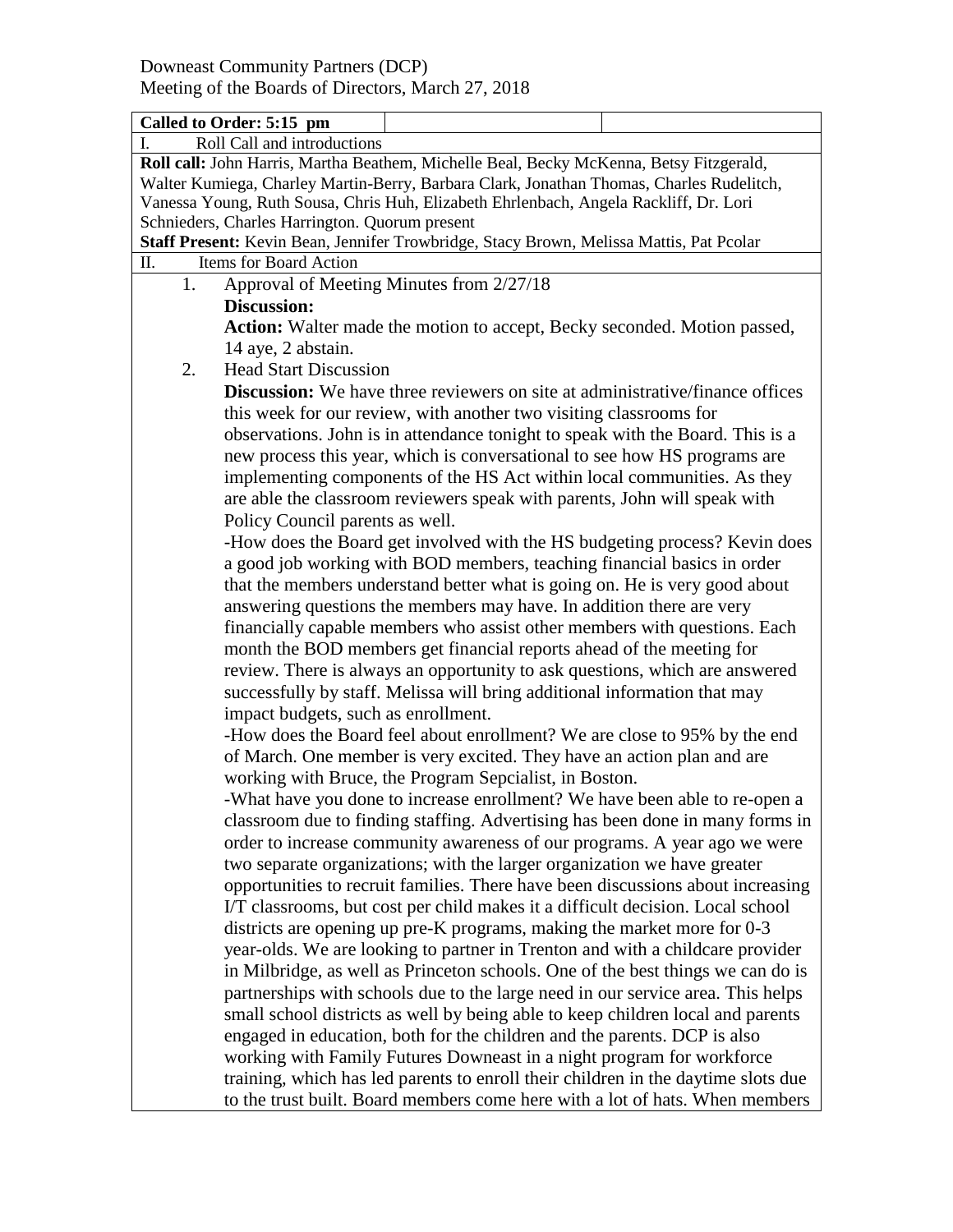are made aware of openings, they can go back into their professional roles and support outreach and communication as community partners. -Anything in particular the Board wants to tell him about the program? It's been a long time since one member has been a HS parent, but he recalls that his children learned a lot in the center. The help it gave his children, and continues to give other children is really amazing. He has seen the effect it has had on parents as well. Getting the reports from Melissa makes him think back to those days, noting that much has changed but much as also stayed the same. Listening to parents and valuing their voices is good for the program and the parents. It is important. HS Directors organize HS goes to Augusta. This is a powerful tool for parents as well. A new member realizes that there are a lot of moving parts, and a lot that we don't always see. She has a much deeper appreciation for what HS does, just sitting and listening to people describe the program and reading the Policy Council minutes. Speaking to community partnerships and collaboration, as a training organization a member states that the commitment of DCP, and when they were CFO, to staff training is impressive. They have always seen, and still see many attendees from HS. The data is very powerful as well and is part of the culture and impact of the organization. One member teaches for Family Futures Downeast, and one of the things she does in the spring is teach a parenting class. She has started incorporating the HS tenents into the parenting class. There are two students from the first cohort who will present at her next class about the impact Family Futures Downeast has had on their lives, as well as their experience with HS.

Melissa - The Director's report and school readiness reports are in the packet. We are up to 57 children school ready. What does it mean for a low score on science and technology in such young children? It is very basic and applies to more and less, stacking one blocks, etc. There are seven indicators that teachers observe while children are in play and through their interactions with other children and adults. It could be something such as observing a child stack a number of blocks successfully, whereas the stacked less the week prior. Enrollment won't be at 97% as hoped. Melissa has spoken with Bruce who will speak with DC. He is confident that our correction plan in place, as well as our upcoming partnerships will leave us in a good position. We do have to hit the ground running in September and get to full enrollment. Dose and duration is back on the table for school-year, school-day. We had a very strong grant application for EHS but it was competitive. There is more money on the table so Melissa will be coming back with a strategy.

3. Resolved, to accept a bid for the construction and demolition associated with the construction of two units of housing for homeless veterans and to authorize the Executive Director on behalf of DCP to enter into a contract with the successful bidder.

**Discussion:** Noticed that Coastal Maine's bid was complete and professional looking. Full Sail's is stripped down to a few points. How did you compare? Tom, the architect, went back to Full Sail and told them what further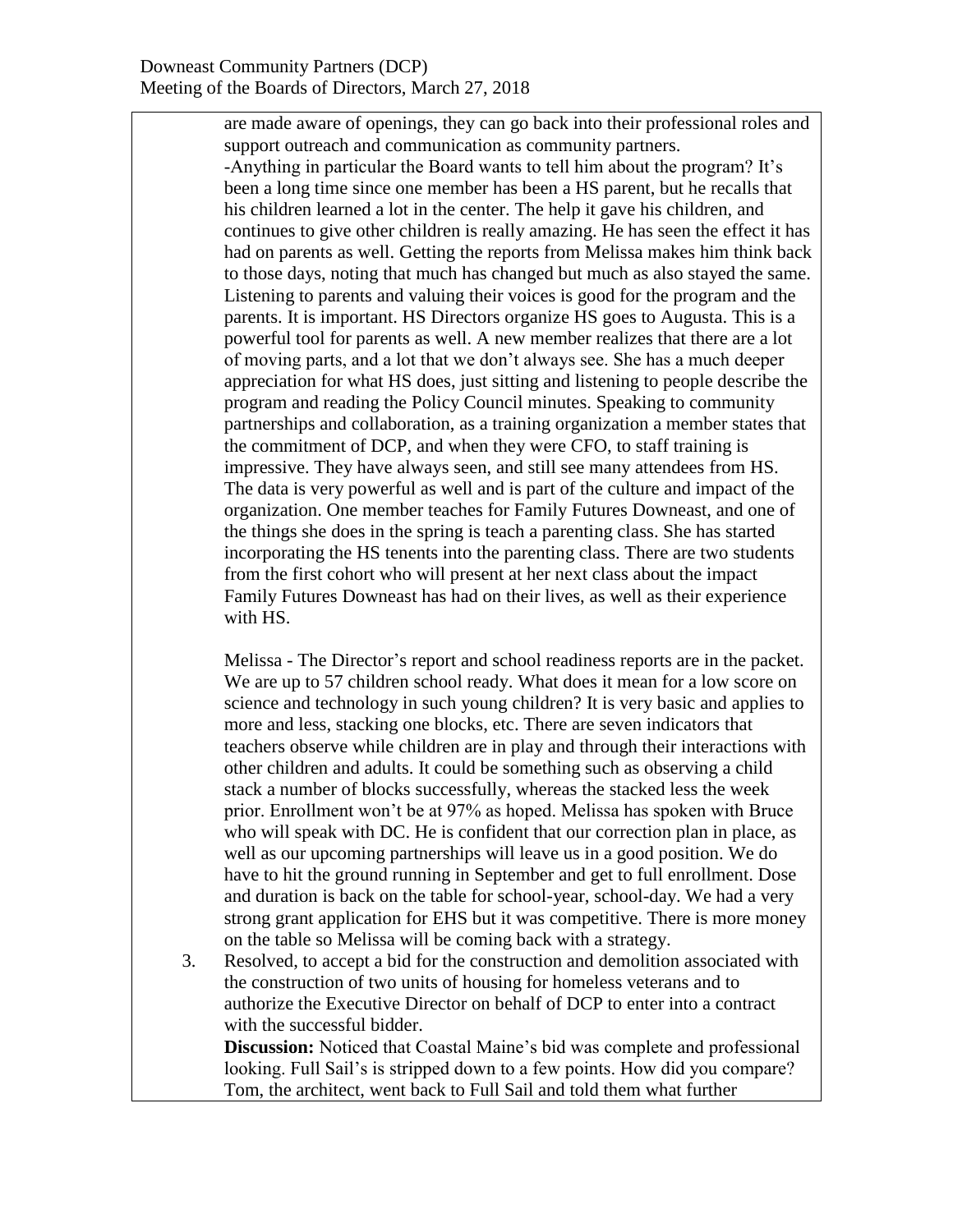information we needed and they provided it. We did pre-qualify to a degree by making sure those who bid were qualified for the job. One bid shows an \$18K allowance for paving, whereas the other seems to be included. Both bids do include the paving. Any idea what is driving Coastal Maine's pricing for the office? In renovating a building there can be many unknown factors, especially when cutting a building in half. The building is being cut at exactly the meeting point. There may have been a misunderstanding of this point, as well as the decent condition of the office part of the building. What generally drives the price of a bid such as this? We are working with a budget that is two years old. There is inflation, natural disasters since then that have increased materials pricing, the labor market has increased, and profit margins also play a factor. The difference in our original estimates is about \$50K, \$24K of that is the propane tanks that were not anticipated and \$12K of bonding that was not included in the estimate.

The Executive Committee decided that they would recommend to the board to accept the resolves, and either authorize the Executive Director or Executive Committee to enter into a contract with the approved bidder. **Action:** Becky made the motion to accept the resolve as stated, Michelle seconded. Becky amended her motion to accept the resolve as stated, along with the provision that should the contract be ready before the next board meeting that the board authorize the Executive Committee to give the approval to the Executive Director, under the advisement of the Building Committee, Michelle seconded. Motion passed.

4. Resolved, to accept a bid for the construction and remodeling of the existing Mano en Mano offices and to authorize the Executive Director on behalf of DCP to enter into a contract with the successful bidder. **Discussion:**

**Action:** Walter made the motion to accept the resolve as stated, with the provision that should the contract be ready before the next board meeting that the board authorize the Executive Committee to give the approval to the Executive Director, under the advisement of the Building Committee, to accept Full Sail's bid and enter into a contract, John seconded. Walter withdrew his bid, John seconded.

Charles made the motion to authorize the Executive Committee to negotiate a contract with Full Sail construction for the renovation of the Mano en Mano office building in consultation with the Building Committee, and authorize the Executive Committee to authorize the Executive Director to enter into a contract with Full Sail, Becky seconded. Motion passed 15 aye, 1 abstain (Lori).

We are currently \$100K over budget for this part of the project. Mark, Tom, and Ian are meeting tomorrow afternoon to discuss this portion of the bid because Mano en Mano will be paying for the bulk of the renovation. There may be some design changes, and additional funds from both organizations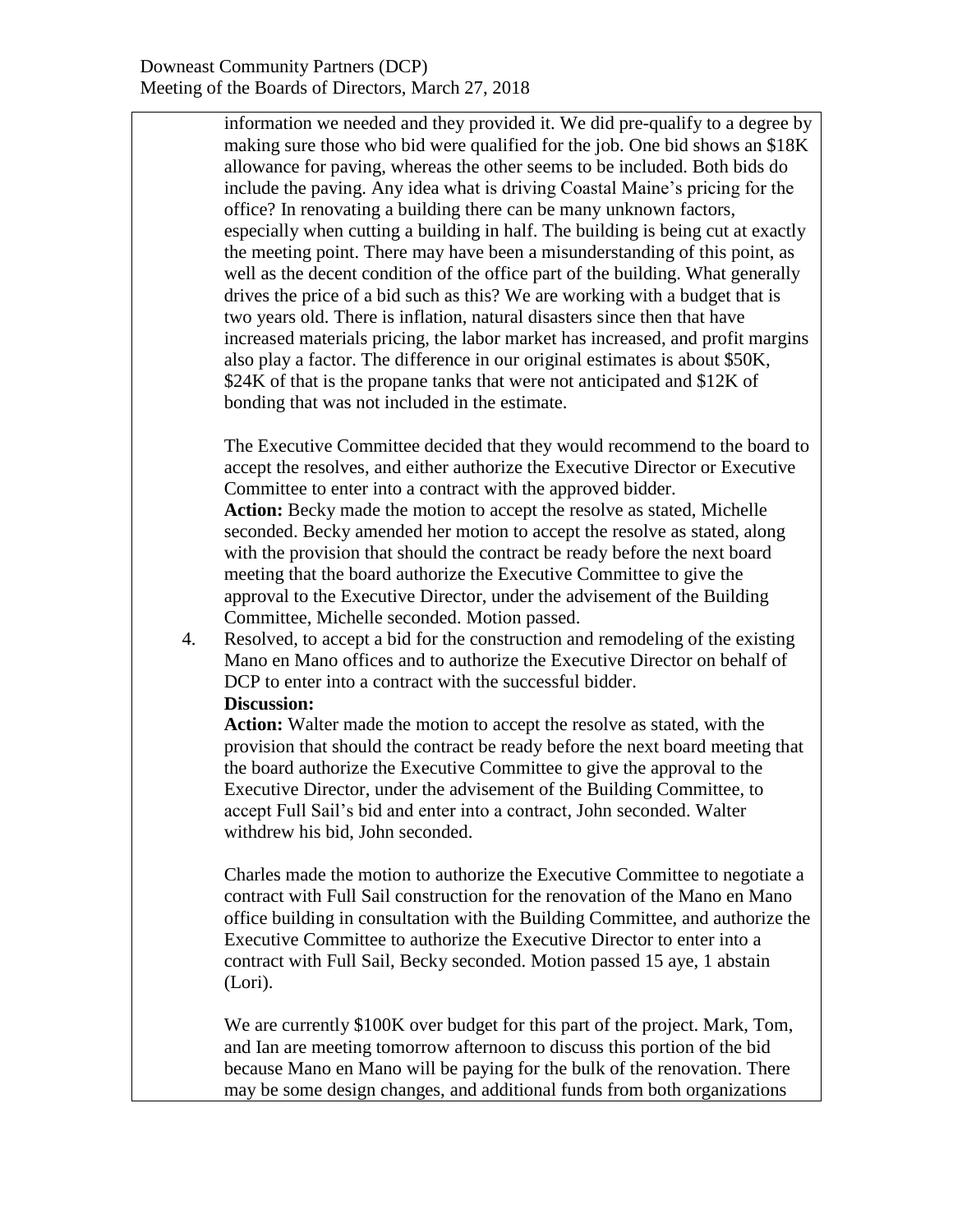|                          | may be needed. The hope is to have a solution to this back to the Executive                          |  |  |
|--------------------------|------------------------------------------------------------------------------------------------------|--|--|
|                          | Committee in the next couple of weeks. If we change the design of this                               |  |  |
|                          | portion of the project, how does that work with a bid? The accepted contractor                       |  |  |
|                          | would need to rework their price for the changes. The design has all new                             |  |  |
|                          |                                                                                                      |  |  |
|                          | windows, siding, roof, ceiling tiles, which could possibly be taken out of the                       |  |  |
|                          | plan. Mano en Mano will have a 20 year lease, and Ian has stated that they                           |  |  |
|                          | really like this location and have no plans to leave.                                                |  |  |
|                          | We need to be cognizant of the timing of communication to the community so                           |  |  |
|                          | that they are not surprised by the demolition. Mark did speak with the                               |  |  |
|                          | Planning Committee in Milbridge and they seem excited about the project.                             |  |  |
| 5.                       |                                                                                                      |  |  |
|                          | Resolved, to authorize the strategic plan sub-committee to select a consultant                       |  |  |
|                          | for the development of an agency strategic plan in accordance with the recent<br>Strategic Plan RFP. |  |  |
|                          | <b>Discussion:</b> We got three bids in, but will not be able to do the interviews                   |  |  |
|                          | until next week. Rather than wait until April's meeting Mark proposed this                           |  |  |
|                          |                                                                                                      |  |  |
|                          | resolve. The three are Deb Burwell and Sarah Strickland, Jeff Whalstrom, and                         |  |  |
|                          | Janice Daku.                                                                                         |  |  |
|                          | Action: Becky made the motion to accept the resolve as stated, Martha                                |  |  |
| seconded. Motion passed. |                                                                                                      |  |  |
| IV.                      | <b>Reports and Presentations</b>                                                                     |  |  |
|                          | 1. Review of Parent Policy Committee minutes from February 21, 2018                                  |  |  |
|                          | 2. Development Committee Report – Barbara Clark – SEED is moving along                               |  |  |
|                          | and everyone who can attend a local meeting is encouraged to do so, and                              |  |  |
|                          | contact Joe and Sarah. We didn't send an appeal for THAW, which has a                                |  |  |
|                          | current balance of \$87,500 with several large donors. Sarah and Joe felt it                         |  |  |
|                          | didn't make sense to do an appeal. FC has \$21,500 in donations this year; the                       |  |  |
|                          | goal is \$40K. We are meeting this week with caterers for the $10th$ anniversary                     |  |  |
|                          | celebration at FC. The date is July $17th$ . We haven't been including Everybody                     |  |  |
|                          | Eats and the Backpack program in our development report. We should be                                |  |  |
|                          | starting this next month. Everybody Eats is in good financial standing; the                          |  |  |
|                          | Backpack program is not. The Backpack program serves about 30 children in                            |  |  |
|                          | Ellsworth.                                                                                           |  |  |
|                          | 3. Executive Directors Report - Mark Green - This week we are going through                          |  |  |
|                          | the HS review. He has been very impressed with how well everyone is pulling                          |  |  |
|                          | together. It is a good testament to the new organization. He is confident that                       |  |  |
|                          | we will get a good report. Thank you all for your participation and comments                         |  |  |
|                          | tonight. We need a Loan Committee member. The committee doesn't meet                                 |  |  |
|                          | often. We have funds available to loan and Kevin is anxious to get those back                        |  |  |
|                          | out so that FAME doesn't potentially take the funds back. There are two loans                        |  |  |
|                          | ready for review right now. The meetings are ad hoc. The Loan Officer pulls                          |  |  |
|                          | the application together and then sets up a meeting for the committee. There                         |  |  |
|                          | are three people on the committee. Jonathan is interested in being considered.                       |  |  |
|                          | Betsy appointed Jonathan to the committee.                                                           |  |  |
|                          | 4. Finance Directors Report – Kevin Bean – Cash went up to over \$1M for the                         |  |  |
|                          |                                                                                                      |  |  |
|                          | first time in a number of months. We received good payments from                                     |  |  |